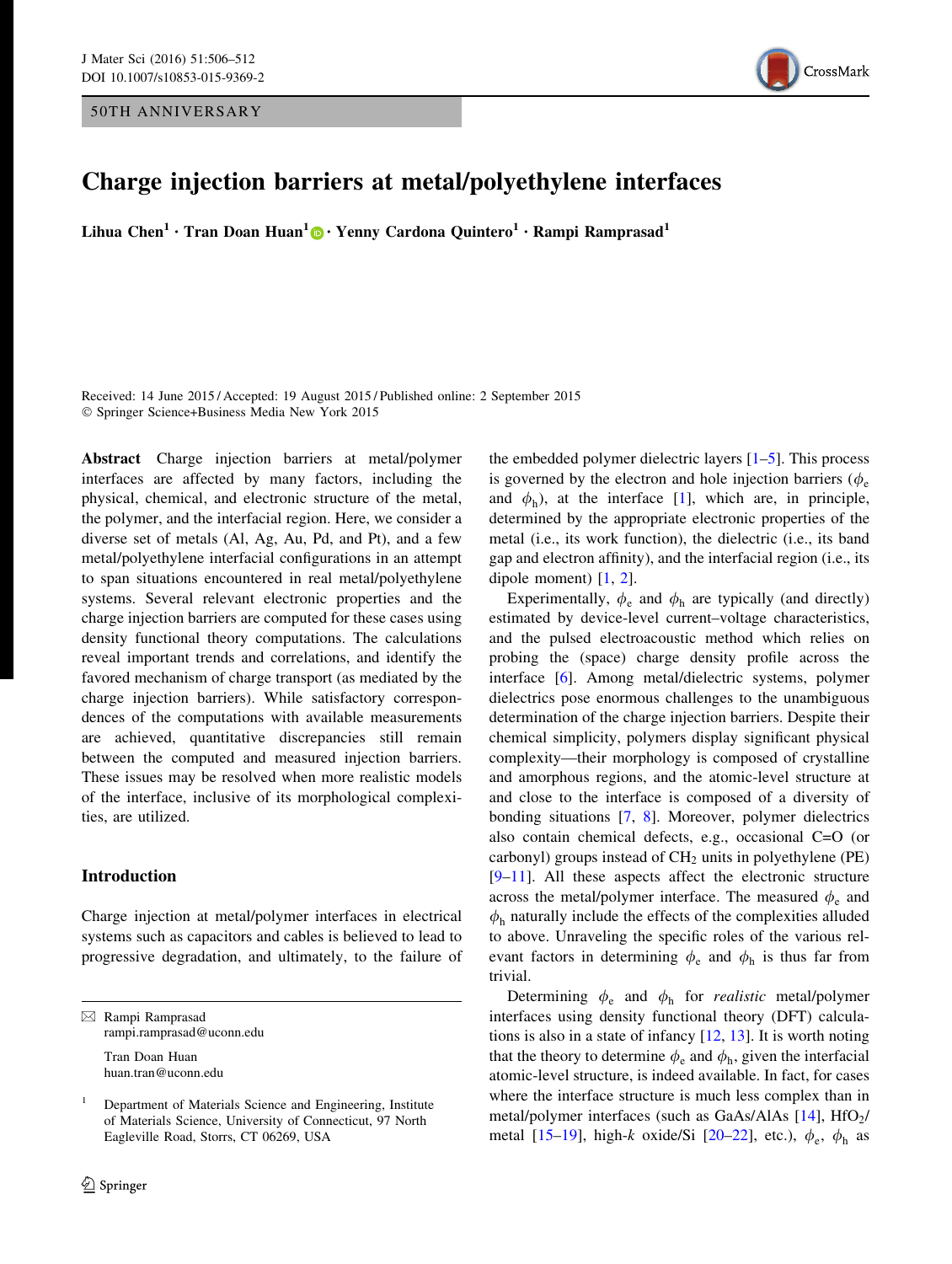<span id="page-1-0"></span>well as the effective work function (a related quantity) have been computed with acceptable accuracy.

The essential ingredients necessary to compute  $\phi_e$  and  $\phi_h$  for a metal/insulator system include the work function of the metal  $(\psi_m)$ , the band gap  $(E_g)$ , and the electron affinity  $(E_{ea})$  of the insulator, and the interfacial dipole moment-induced vacuum level shift  $(\Delta \varphi)$ . Note that, barring the last quantity (namely,  $\Delta\varphi$ ), the other properties are those of the individual systems that make up the interface. The dipole moment is intimately tied to the interfacial structure and bonding. A lack of knowledge (or an incorrect assumption) of the nature of the interface will lead to errors in the prediction of the dipole moment, and hence  $\phi_e$ and  $\phi_h$ .

In the present work, we compute  $\phi_e$  and  $\phi_h$  of metal/PE interfaces using DFT, with the metal being Al, Ag, Au, Pd, or Pt (which are conventional choices for practical and model electrodes). This selection of metals also spans a large range of work function values. Three different geometries of contact between PE and the metal were considered, in an attempt to span a few extreme cases of interface configurations. Each of the computed quantities namely,  $\psi_m$ ,  $E_g$ , and  $E_{ea}$  of PE, and  $\Delta\varphi$  at the metal/PE interface—compares well with available experimental data. Trends in the computed  $\phi_e$  and  $\phi_h$  values, and the (lack of) variation of  $\phi_e$  and  $\phi_h$  with the metal work function are also in favorable agreement with measurements. Nevertheless, the predicted barriers are only in semi-quantitative agreement with the limited available measurements, indicating the need for more realistic models of the metal/PE interface (inclusive of morphological complexity and chemical defects). We hope that such information may be provided by physical and electrical characterization of metal/polymer interfaces in the future.

This paper is organized as follows. ''Models and methods'' section presents the details of the interface models and the computational methodology. In ''[Results](#page-2-0) and discussion" section, we discuss the calculations of  $\psi_m$ ,  $\Delta \varphi$ ,  $E_{ea}$ , and  $E_{g}$ , and finally,  $\phi_{e}$  and  $\phi_{h}$ . "Conclusions" section summarizes the obtained results and proposes some suggestions for future work.

## Models and methods

## Models

Metal/PE interface models were constructed by placing a PE slab on a (111) metal slab (see Fig. 1). The metal slab consisted of nine atomic layers, with the metal being Al, Ag, Au, Pd, or Pt. We considered three different configurations of the PE slab, referred to as  $PE_{(001)}$ ,  $PE_{(110)}$ , and



Fig. 1 Geometries of the metal/PE interfaces considered. Metal, carbon, and hydrogen atoms are shown in blue, dark-brown, and pink, respectively. PE chains are normal to the metal surface  $(a, PE_{(001)}),$ parallel to the surface (**b**,  $PE_{(110)}$ ), and are folded next to the surface  $(c, PE_{(1a)})$  (Color figure online)

 $PE<sub>(la)</sub>$ , wherein the subscript indicates the orientation of the  $-CH_2$  chains of crystalline PE. For PE<sub>(001)</sub> and PE<sub>(110)</sub>, the  $-CH_2$ - chains are normal to and parallel with the metal surface, respectively. PE lamellae, a typical variant of PE whose chains adopt a variety of formats, e.g., curves and fragments [\[7](#page-5-0)], are modeled by  $PE_{(la)}$  in which these chains are folded, approaching the metal surface from different angles. The number of PE layers used in the  $PE_{(001)}$ ,  $PE_{(110)}$ , and  $PE_{(1a)}$  slabs was 9, 3, and 11, respectively. The in-plane lattice dimensions of the PE slab were slightly strained by a few percent to match with the metal lattice constant at the interface. A vacuum layer of  $14 \text{ Å}$ was used to suppress the interactions between the system and its periodic images.

## Charge injection barriers

Schematics of the energy diagram of a metal/PE interface are portrayed in Fig. [2.](#page-2-0) Before contact, the isolated PE and metal slabs share the same vacuum level. When the two materials are contacted, an electric dipole D pointing across the interface is created, misaligning the vacuum level of one material with respect to the other by  $\Delta\varphi$ , which can be expressed as [[16,](#page-5-0) [23\]](#page-5-0)

$$
\Delta \varphi = -\frac{e|\mathbf{D}|}{\varepsilon_0 A}.\tag{1}
$$

Here,  $\varepsilon_0$  is the vacuum permittivity, e is an electron charge, and A is the area of the interface.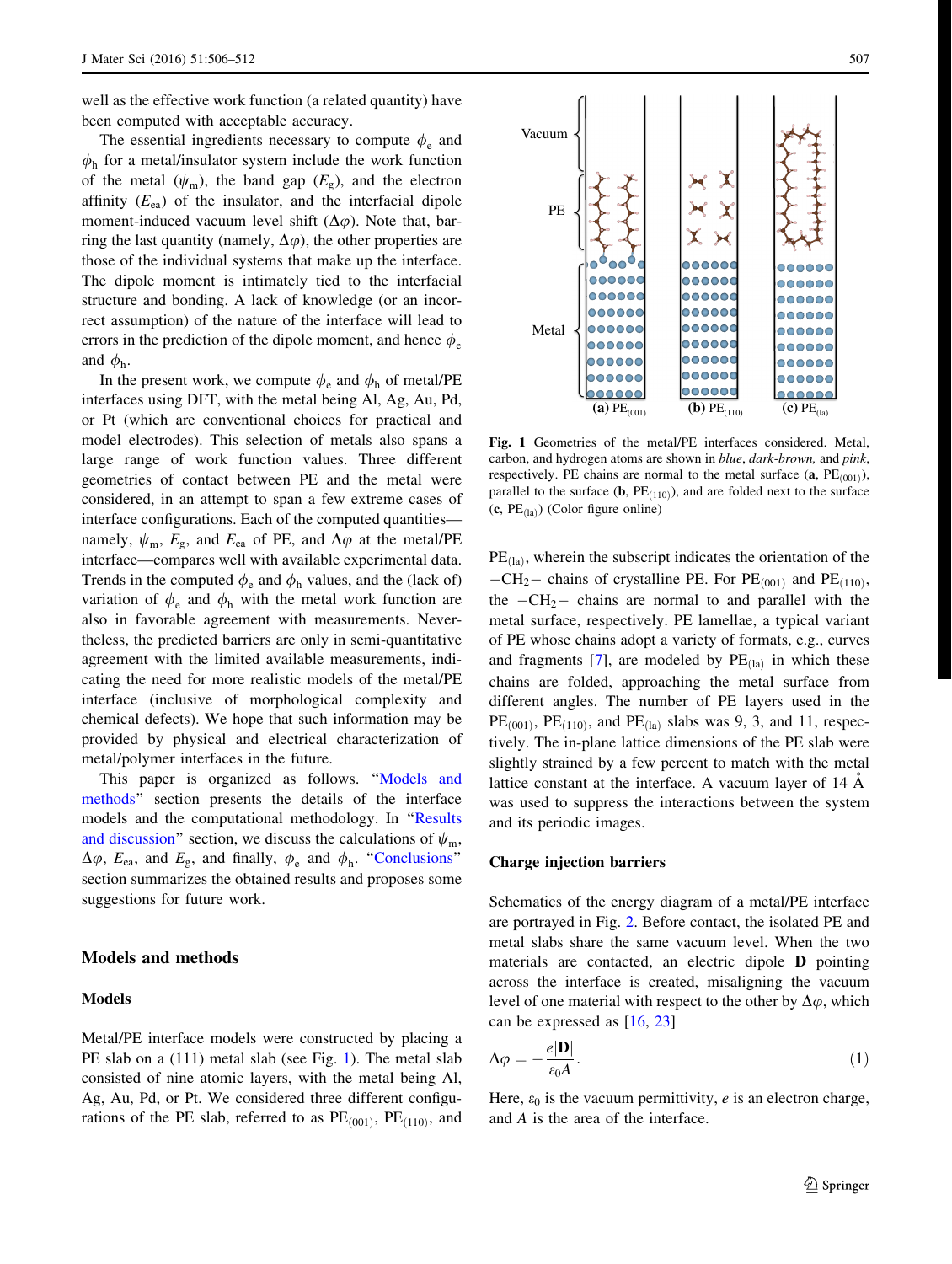<span id="page-2-0"></span>

Fig. 2 Energy diagram of a metal/PE interface, before (a) and after (b) physical contact, where  $E_F$ ,  $E_{\text{vac}}$ , and CBM and VBM are the metal Fermi level, vacuum level, and the conduction band minimum and valence band maximum of PE, respectively. Due to the interfacial dipole moment D created after physical contact between the metal and PE, the vacuum levels of the two materials are misaligned by  $\Delta \varphi$ . Based on  $\psi_m$ ,  $E_g$ ,  $E_{ea}$ ,  $\phi_e = \psi_m - E_{ea} - \Delta \varphi$  and  $\phi_h = E_g - \phi_e$ 

Assuming that the metal work function  $\psi_m$ , the vacuum level shift  $\Delta\varphi$ , the PE electron affinity  $E_{ea}$ , and band gap  $E_g$  are available,  $\phi_e$  is given by

$$
\phi_{\rm e} = \psi_{\rm m} - E_{\rm ea} - \Delta \varphi. \tag{2}
$$

 $\phi_h$  can be computed as

$$
\phi_{\rm h} = E_{\rm g} - \phi_{\rm e}.\tag{3}
$$

All the quantities needed to determine  $\phi_e$  and  $\phi_h$ , i.e.,  $\psi_m$ ,  $\Delta \varphi$ ,  $E_{ea}$ , and  $E_{g}$ , can be calculated with DFT, as demonstrated in "Results and discussion" section. We note that apart from  $\Delta\varphi$ , the other quantities (namely,  $\psi_m$ ,  $E_{ea}$ , and  $E<sub>g</sub>$ ) are properties of the individual materials that make up the interfacial system.

#### Calculations details

The properties of the metal, PE, and metal/PE interfaces were calculated using first-principles computations within the framework of DFT [\[28](#page-5-0), [29](#page-5-0)] as implemented in the Vienna Ab-initio Simulation Package (VASP). The generalized gradient approximation Perdew–Burke–Ernzerhof (PBE) [[30\]](#page-5-0) functional for the exchange-correlation (XC) energies and a plane wave energy cutoff of 400 eV for the basis set were used. In calculations with bulk metals and crystalline PE, dense Monkhorst-Pack k-point meshes of  $14 \times 14 \times 14$  and  $4 \times 4 \times 10$ , respectively, were used to sample their Brillouin zones. For the interface models, the k-point mesh was  $4 \times 4 \times 1$ . van der Waals interactions, known to be important in stabilizing polymers like PE [[31\]](#page-5-0), were included using the non-local density functional vdW-DF2 [[32](#page-5-0)]. Atomic coordinates were relaxed until atomic forces were smaller than  $0.01 \text{ eV/A}$ . The optimized lattice parameters of the bulk metals and PE crystal are listed in Table 1, showing an excellent agreement with experiment data.

Table 1 Optimized lattice parameters  $a$ ,  $b$ , and  $c$  of the orthorhombic Pnma PE crystal and a of the cubic  $Fm\overline{3}m$  Ag, Au, Al, Pd, and Pt crystals, all given in  $\AA$ 

| System                  | Lattice constants |       |                               | Work function |       |                    |
|-------------------------|-------------------|-------|-------------------------------|---------------|-------|--------------------|
|                         | This work         | Expt. | Ref.                          | This work     | Expt. | Ref.               |
| PE                      |                   |       |                               |               |       |                    |
| a                       | 7.00              | 7.12  | $\left\lceil 24 \right\rceil$ |               |       |                    |
| b                       | 4.86              | 4.85  | $\left[24\right]$             |               |       |                    |
| $\mathcal{C}_{0}^{(n)}$ | 2.56              | 2.55  | $\left[24\right]$             |               |       |                    |
| Al                      |                   |       |                               |               |       |                    |
| $\boldsymbol{a}$        | 4.05              | 4.05  | $\left[25\right]$             | 4.05          | 4.26  | $\lceil 26 \rceil$ |
| Ag                      |                   |       |                               |               |       |                    |
| $\boldsymbol{a}$        | 4.15              | 4.09  | $\lceil 25 \rceil$            | 4.43          | 4.74  | [26]               |
| Au                      |                   |       |                               |               |       |                    |
| $\boldsymbol{a}$        | 4.16              | 4.08  | $\left[25\right]$             | 5.21          | 5.31  | $\lceil 26 \rceil$ |
| Pd                      |                   |       |                               |               |       |                    |
| $\overline{a}$          | 3.94              | 3.89  | $\left[27\right]$             | 5.30          | 5.60  | $\lceil 26 \rceil$ |
| Pt                      |                   |       |                               |               |       |                    |
| $\boldsymbol{a}$        | 3.97              | 3.92  | $\left[25\right]$             | 5.70          | 5.93  | $\lceil 26 \rceil$ |
|                         |                   |       |                               |               |       |                    |

The calculated metal work function is given in eV. For validation, relevant experimental data are also provided

Because  $\phi_e + \phi_h = E_g$ , it is crucial to correctly calculate  $E_g$  in order to determine one of the two barriers, given the other. Moreover, the band edge positions are also required to be properly captured so that quantities such as  $E_{ea}$  can be computed accurately. Calculations at the PBE level of theory systematically underestimate insulator band gap by 30 % or more, and lead to uncertainties in the positions of the band edges [\[33](#page-5-0), [34\]](#page-5-0). In the case of PE, we obtained a band gap of 6.68 eV with PBE, while the measured band gap of this polymer is 8.80 eV [[35\]](#page-5-0). The state-of-the-art treatment for computing  $E_{\rm g}$  accurately is the GW method, which is based on many-body perturbation theory [\[36](#page-5-0)]. Compared to calculations with PBE, GW calculations are far more expensive but the calculated band gap and band edge positions are significantly more accurate. Here, we calculated the PE band gap as 8.72 eV with  $G_0W_0$ , a version of GW as implemented in vasp. This calculated value agrees well with the true band gap of PE [\[35](#page-5-0)], and was used for our calculations of  $E_{ea}$ ,  $\phi_e$ , and  $\phi_h$ .

## Results and discussion

As is evident from the discussion in '['Charge injection](#page-1-0) [barriers'](#page-1-0)' section, and Eqs. (2) and (3), computation of the charge injection barrier requires a knowledge of the  $\psi_m$ ,  $E_{\text{ea}}$ ,  $E_{\text{g}}$ , and  $\Delta\varphi$  for the appropriate systems considered here. Below, we present our results for each of these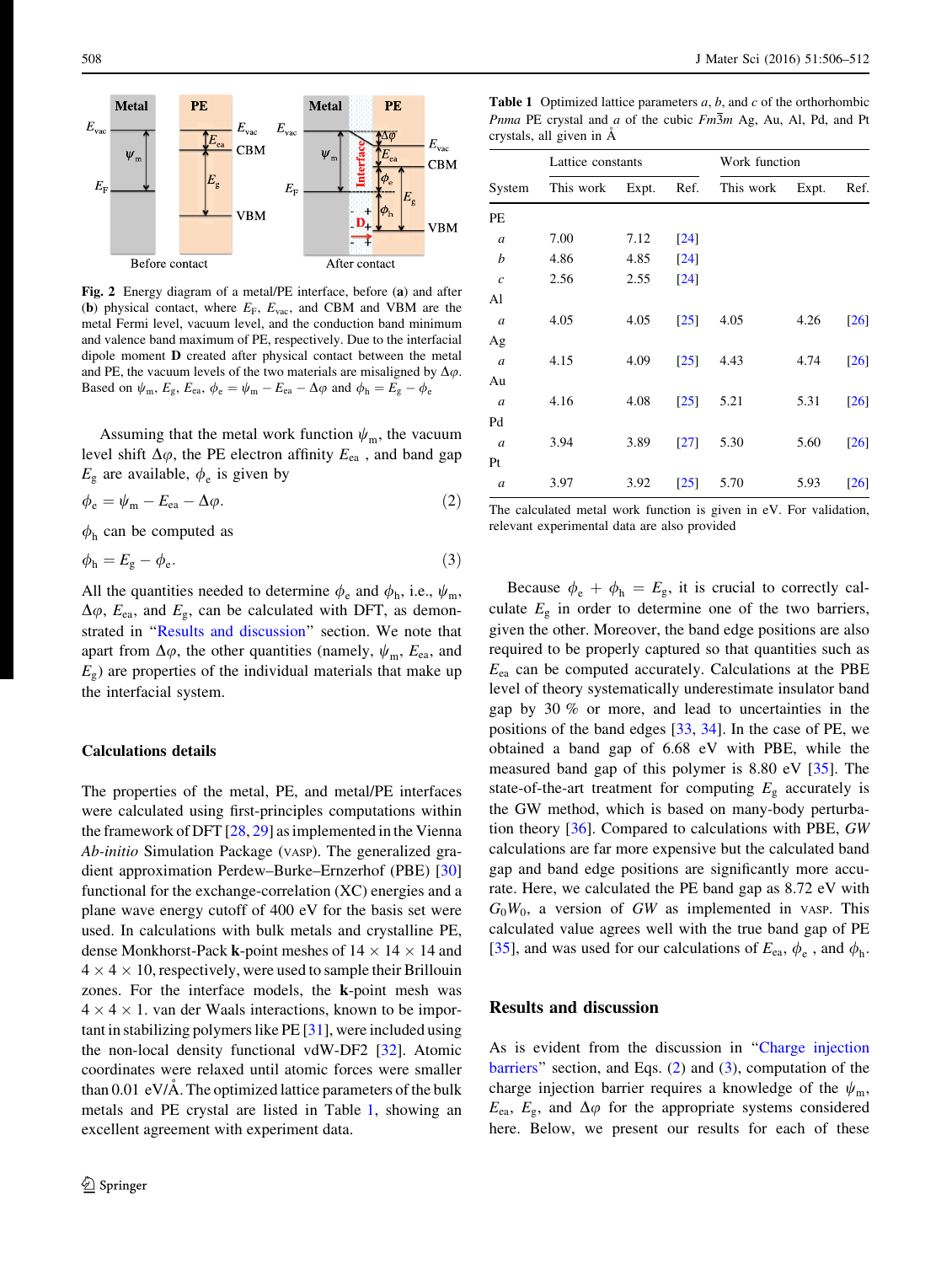quantities (with the exception of  $E_g$ , which was discussed above), and use them to evaluate the charge injection barriers for the metal/PE interfaces.

# The metal work function  $\psi_{\rm m}$

The energy needed to remove an electron from a metal, or the work function  $\psi_m$ , can be calculated as the difference between the metal Fermi level and the metal vacuum level, as shown in Fig. [2](#page-2-0). The standard method which has widely been used [[15,](#page-5-0) [37](#page-5-0)] to calculate  $\psi_m$ , referred to as the "bulk" plus band lineup'' method [[14,](#page-5-0) [38](#page-5-0)], involves several steps. First, the energy difference between the average effective potential (experienced by the electrons) and the Fermi energy of the bulk metal system is calculated. Then, calculations for a metal slab with appropriate orientation are performed, determining the average effective potential deep inside the metal slab (i.e., sufficiently far from the surface), as well as the position of the vacuum level. Finally, the energy difference obtained in the first step is used to place the Fermi level with respect to the vacuum level. We show in Table [1](#page-2-0) the work function calculated for Al, Ag, Au, Pd, and Pt. Calculated results are within 5 % of the experimentally measured data, indicating that our DFTbased computational scheme is reasonable for determining  $\psi_{\rm m}$ .

## The PE electron affinity  $E_{ea}$

The electron affinity  $E_{ea}$  needed in Eq. [\(2](#page-2-0)) for PE is the energy difference between the vacuum level and the conduction band minimum (CBM) of PE. To determine CBM with respect to the vacuum level, the ''bulk plus band lineup'' procedure described above was used. The electron affinities of the  $PE_{(110)}$ ,  $PE_{(1a)}$ , and  $PE_{(001)}$  slabs (with the band edges of bulk PE calculated with  $G_0W_0$  method) are found to be  $-1.33$  eV,  $-1.23$  eV, and  $-1.16$  eV, respectively. These results agree well with the experimentally measured  $E_{ea}$  that ranges between  $-1.20$  eV and 0 eV [\[35](#page-5-0)].

#### The metal/PE dipole-induced vacuum level shift  $\Delta\varphi$

Interfacial effects like charge transfer are ubiquitous in heterostructures, leading to the *interface-originated* vacuum level shift  $\Delta\varphi$  (see Fig. [2](#page-2-0)). Starting from the DFT charge density, the electric dipole  **appearing in Eq. ([1\)](#page-1-0)** was determined by integrating the elementary dipole moment over the whole total volume of the system. Calculated results for the dipole-induced  $\Delta\varphi$  are shown in Table 2. We note that only the  $\Delta\varphi$  of Al/PE<sub>(001)</sub> takes a positive value, compared with other metal/ $PE_{(001)}$  interfaces. This is because the vacuum energy shift is originated

**Table 2** Calculated vacuum level shift  $\Delta \varphi$  of the metal/PE interfaces, given in eV

| System  | $PE_{(001)}$ | $PE$ <sub>(la)</sub> | $PE$ <sub>(110)</sub> | Expt.   |
|---------|--------------|----------------------|-----------------------|---------|
| Al-PE   | 0.29         | $-0.19$              | $-0.20$               | $-0.30$ |
| $Ag-PE$ | $-0.20$      | $-0.56$              | $-0.59$               | $-0.50$ |
| $Au-PE$ | $-1.18$      | $-0.48$              | $-0.58$               | $-0.70$ |
| Pd-PE   | $-1.26$      | $-0.43$              | $-0.72$               | N/A     |
| Pt-PE   | $-1.45$      | $-0.59$              | $-0.61$               | N/A     |

Experimental data is taken from Ref. [[39](#page-5-0)] for the metal/TTC interface, which is similar to the metal/ $PE$ <sub>(110)</sub> interface. See text for further details.

from the charge transfer process which is primarily mediated by the metal-carbon bonds formed at the interface. While Al may donate electrons (from the  $3s$  and  $3p$  shells), the other transition metals prefer to gain more electrons for closing their d shell. This difference leads to charge transfer, and ultimately, vacuum energy shifts, in opposite directions. To the best of our knowledge, similar data for metal/PE interfaces are unavailable. Therefore, for validation purposes, our results were compared with  $\Delta \varphi$ measured for the interfaces between tetratetracontane  $[TTC-nCH<sub>3</sub>(CH<sub>2</sub>)<sub>42</sub>CH<sub>3</sub>]$  and Al, Ag, and Au [\[39](#page-5-0), [40\]](#page-6-0). A comparison between the measured metal/TTC and the modeled metal/ $PE_{(110)}$  interfaces is justified because their structures are somewhat similar, i.e., the TTC molecules was found to lie parallel to the metal surface [[40\]](#page-6-0). Indeed, the calculated and measured  $\Delta\varphi$  are consistent, suggesting that the results of our calculation methodology for  $\Delta\varphi$  at the metal/PE interfaces are appropriate for estimating the charge injection barriers using Eqs. [\(2](#page-2-0)) and ([3\)](#page-2-0). Nevertheless, we note that the interfacial structure of real metal/ PE interfaces may be more complex than the models used here.

# Electron and hole injection barriers ( $\phi_e$  and  $\phi_h$ ) at metal/PE interface

Given the  $\psi_{\rm m}$ ,  $E_{\rm ea}$ ,  $E_{\rm g}$ , and  $\Delta \varphi$  calculated by DFT,  $\phi_{\rm e}$  and  $\phi_h$  were determined. The obtained results are shown in Table [3](#page-4-0). For ease of visualization, these results are also plotted in Fig. [3](#page-4-0). For each choice of metal, both  $\phi_e$  and  $\phi_h$ are shown. The error bars in Fig. [3](#page-4-0) represent the spread in the values due to the choice of the interface geometry.

Several observations can be made based on the results captured in Fig. [3.](#page-4-0) First, it is evident that the charge injection barriers do not follow a clear relationship with the metal work function. For instance, although Al and Pt are, respectively, the metals with the lowest and highest work function values, they do not necessarily lead to the lowest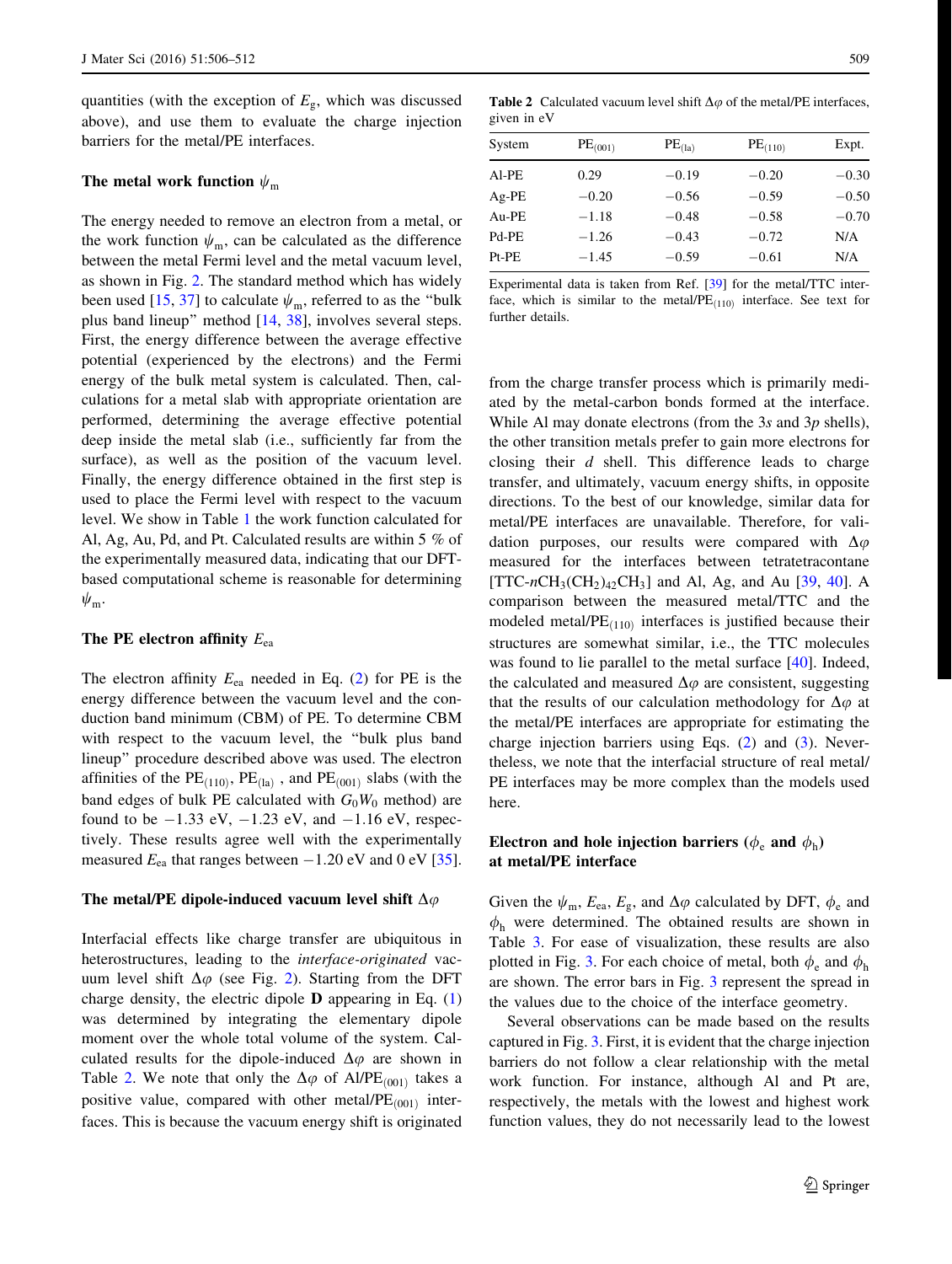<span id="page-4-0"></span>**Table 3** The computed  $\phi_e$  and  $\phi_h$  of the metal/PE interfaces with  $E_{\rm g}^{G_0W_0}$ , given in eV

| System | $\phi_e$     |                      |              | $\phi_{h}$   |                      |              |
|--------|--------------|----------------------|--------------|--------------|----------------------|--------------|
|        | $PE_{(110)}$ | $PE$ <sub>(la)</sub> | $PE_{(001)}$ | $PE_{(110)}$ | $PE$ <sub>(la)</sub> | $PE_{(001)}$ |
| Al/PE  | 5.39         | 5.08                 | 5.50         | 3.33         | 3.64                 | 3.22         |
| Ag/PE  | 5.20         | 5.13                 | 5.26         | 3.52         | 3.59                 | 3.46         |
| Au/PE  | 5.98         | 5.91                 | 5.19         | 2.74         | 2.81                 | 3.53         |
| Pd/PE  | 5.95         | 5.82                 | 5.20         | 2.77         | 2.90                 | 3.52         |
| Pt/PE  | 6.46         | 6.35                 | 5.40         | 2.26         | 2.37                 | 3.32         |



Fig. 3  $\phi_e$  and  $\phi_h$  (denoted by *red* and *blue* colors, respectively) of the metal/PE interfaces versus  $\psi_m$ . The Fermi energy ( $E_F$ ) of all metal is set as 0. The error bars represent the spread in the barrier height values arising from the choice of the interface geometries (based on the data contained in Table 3) (Color figure online)

and highest charge injection barriers. This aspect is indeed consistent with previous measurements [\[5](#page-5-0)], and understandable, because the injection barriers are determined by the combined effects of the metal work function and the vacuum level shift due to the interface dipole moment. Furthermore, for a given metal/PE system, the barriers can be significantly modulated by the details of the interface geometry, as captured by the error bars in Fig. 3, which further diminish the variations in the barriers between different metal/PE systems. These observations allow us to appreciate the important role played by the interface; this can potentially outweigh the effects of the metal work function.

Second, the computed  $\phi_h$  and  $\phi_e$  are, respectively, in the 2.26–3.64 eV and 5.08–6.46 eV ranges. The  $\phi_h$  is thus consistently smaller than  $\phi_e$ , indicating that in the cases considered here, hole conduction will dominate. This phenomenon was previously anticipated via the measurements of the net charge density accumulated in Ag/PE films [\[5](#page-5-0)], suggesting that the positive charge injection was more favored under high electric field.

Finally, the predicted barriers are only in semi-quantitative agreement with the limited available measurements.

Current–voltage measurements for Al/PE systems imply a barrier height of 2.14 eV [[41\]](#page-6-0) which is in reasonable agreement with the predicted  $\phi_h$  value for the same system. However, more recent measurements for a variety of metal electrodes indicate the charge injection barriers of about 1 eV [\[2](#page-5-0)]. The rather partially satisfactory correspondence between computations and measurements for the charge injection barriers is indicative of the possible difference between the interface model simulated and the real complex situation. In other words, more accurate charge injection barriers can only be predicted when more realistic models of the metal/PE interface, incorporating complex morphological details, appropriate atomic binding modes and chemical defects, are captured in the computations.

## **Conclusions**

An attempt has been made to understand the role of various electronic, physical, and chemical factors in controlling the charge (electron or hole) injection barriers at metal/polymer interfaces, via density functional theory calculations. A variety of metals, including Al, Ag, Au, Pd, and Pt, and a few metal/PE interface models were considered. Computing the charge injection barrier requires the following ingredients: the metal work function, the PE band gap and electron affinity, and the vacuum level shift induced by the interface dipole moment. Of these, the vacuum level shift is intimately controlled by the interfacial structure and bonding, while all the other properties are those of the individual systems that make up the interface.

The present investigation has lead to important trends concerning the charge injection barrier. We find that the injection barrier is not a strong function of the metal work function, but is rather determined by the combined effect of the metal work function and the vacuum shift due to the interfacial dipole (which, in turn, is determined by the details of the structure and bonding at the interface). Al, with the lowest work function (of the metals considered here), does not necessarily lead to the smallest barrier, nor does Pt, with a highest work function, display the largest barrier. Moreover, the calculated hole injection barriers are considerably smaller than the electron injection barriers of the same interface, implying that in these interfaces, the hole injection process is dominant. All of these trends, as well as the computed properties of each material, are consistent with the experiments. With respect to the actual values of the charge injection barriers themselves, the computed quantities are overestimated with respect to the available estimates from current–voltage measurements. These discrepancies suggest that more realistic metal/PE interface models, inclusive of the morphological complexity and chemical defects known to be present at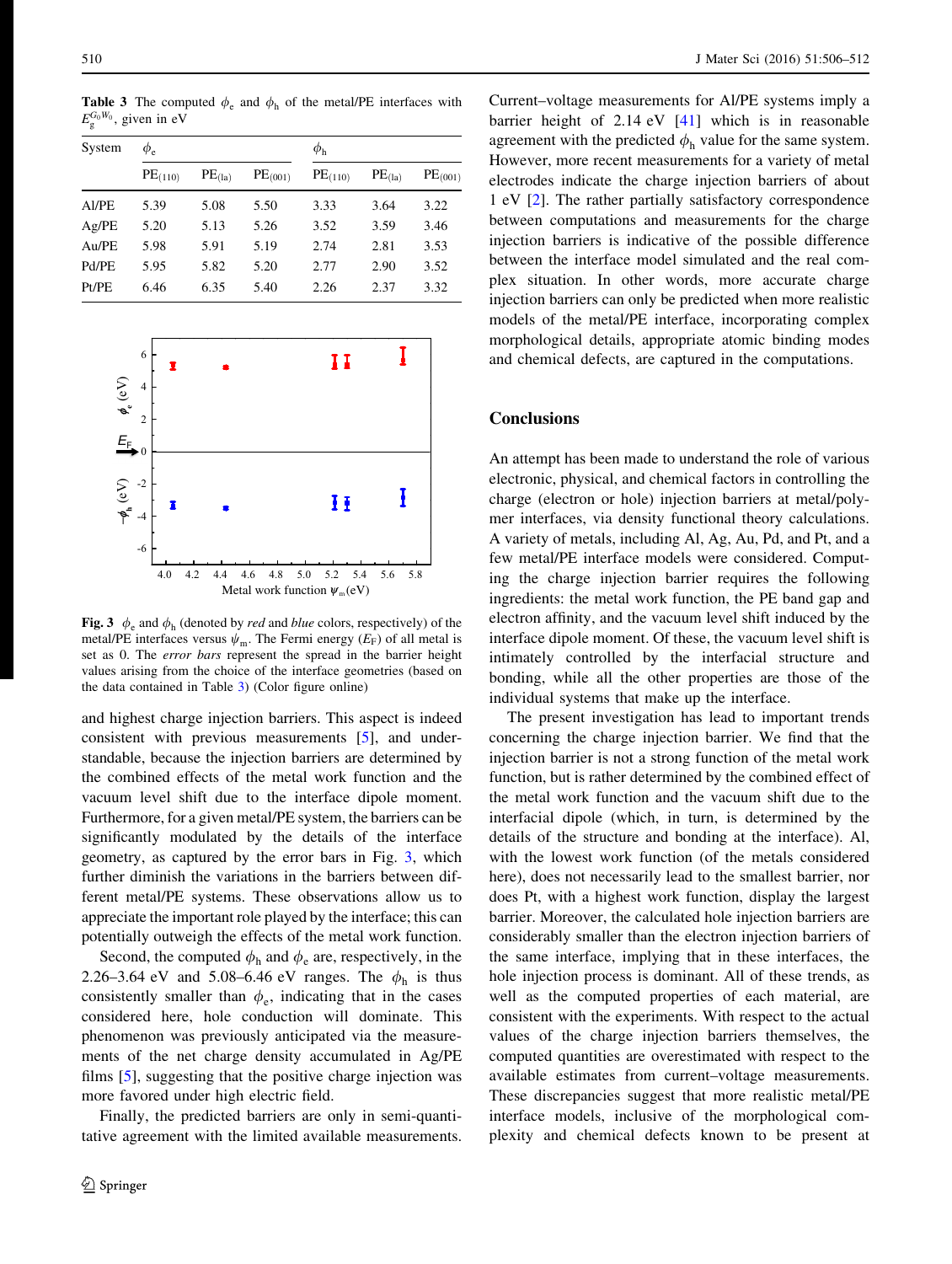<span id="page-5-0"></span>interfaces, should be considered in the computations. It is hoped that such critical information will be provided by detailed physical and electrical characterization of metal/ polymer interfaces in the future.

Acknowledgements This paper is based upon work supported by a Multidisciplinary University Research Initiative (MURI) grant from the Office of Naval Research. Computational support is provided by National Energy Research Scientific Computing Center.

#### Compliance with ethical standards

Conflict of interest The authors declare that they have no conflict of interest.

## References

- 1. Dissado LA, Fothergill JC (1992) Electrical degradation and breakdown in polymers. IET, London
- 2. Teyssedre G, Laurent C (2005) Charge transport modeling in insulating polymers: from molecular to macroscopic scale. IEEE Trans Dielectr Electr Insul 12:857–875
- 3. Mizutanim T (2005) Behavior of charge carriers near metal/ polymer interface. In: Proceedings of the 2005 international symposium on electrical insulating materials, Japan, pp 1–6
- 4. Tanaka T (2001) Space charge injected via interfaces and tree initiation in polymers. In: IEEE conference on electrical insulation and dielectric phenomena, Kitchener, Ont, pp 1–15
- 5. Taleb M, Teyssèdre G, Le Roy S (2009) Role of the interface on charge build-up in a low-density polyethylene: surface roughness and nature of the electrode. In: IEEE conference on electrical insulation and dielectric phenomena, pp 112–115
- 6. Li Y, Yasuda M, Takada T (1994) Pulsed electroacoustic method for measurement of charge accumulation in solid dielectrics. IEEE Trans Dielectr Electr Insul 1:188–195
- 7. Peacook AJ (2000) Handbook of polyethylene: structures: properties, and applications. Taylor & Francis, New York
- 8. Ungar G (1981) Radiation effects in polyethylene and n-alkanes. J Mater Sci 16:2635–2656. doi:[10.1007/BF02402826](http://dx.doi.org/10.1007/BF02402826)
- 9. Odak D, Kaczmarek H, Buffeteau T, Sourisseau C (2005) Photoand bio-degradation processes in polyethylene, cellulose and their blends studied by ATR-FTIR and Raman spectroscopies. J Mater Sci 40:4189–4198. doi[:10.1007/s10853-005-2821-y](http://dx.doi.org/10.1007/s10853-005-2821-y)
- 10. Huzayyin A, Boggs S, Ramprasad R (2010) Density functional analysis of chemical impurities in dielectric polyethylene. IEEE Trans Dielectr Electr Insul 17:926–930
- 11. Huzayyin A, Boggs S, Ramprasad R (2010) Quantum mechanical studies of carbonyl impurities in dielectric polyethylene. IEEE Trans Dielectr Electr Insul 17:920–925
- 12. Huzayyin A, Boggs S, Ramprasad R (2011) Quantum mechanical study of charge injection at the interface of polyethylene and platinum. In: IEEE conference on electrical insulation and dielectric phenomena, Cancun, pp 800–803
- 13. Chen LH, Huan TD, Huzayyin A, Quintero Y, Ramprasad R (2014) First-principles study of aluminum-polyethylene interfaces. In: IEEE conference on electrical insulation and dielectric phenomena, Des Moines, IA, pp 887–890
- 14. Van de Walle CG, Martin RM (1987) Theoretical study of band offsets at semiconductor interfaces. Phys Rev B 35:8154–8165
- 15. Uttamchandani R, Zhang X, Shankar S, Lu G (2015) Chemical tuning of band alignments for  $Cu/HfO<sub>2</sub>$  interfaces. Phys Status Solidi b 252:298–304
- 16. Zhu H, Ramprasad R (2011) Effective work function of metals interfaced with dielectrics: a first-principles study of the  $Pt-HfO<sub>2</sub>$ interface. Phys Rev B 83:081416
- 17. Zhu H, Tang C, Fonseca LRC, Ramprasad R (2012) Recent progress in ab initio simulations of hafnia-based gate stacks. J Mater Sci 47:7399–7416. doi:[10.1007/s10853-012-6568-y](http://dx.doi.org/10.1007/s10853-012-6568-y)
- 18. Zhu H, Ramanath G, Ramprasad R (2013) Interface engineering through atomic dopants in  $HfO<sub>2</sub>$ -based gate stacks. J Appl Phys 114:114310
- 19. Mukhopadhyay AB, Sanz JF, Musgrave CB (2010) Effect of interface structure on the Ru on HfO<sub>2</sub> work function. J Mater Sci 45:4924–4928. doi:[10.1007/s10853-010-4274-1](http://dx.doi.org/10.1007/s10853-010-4274-1)
- 20. Shaltaf R, Rignanese GM, Gonze X, Giustino F, Pasquarello A (2008) Band offsets at the  $SiSiO<sub>2</sub>$  interface from many-body perturbation theory. Phys Rev Lett 100:186401
- 21. Puthenkovilakam R, Chang JP (2004) An accurate determination of barrier heights at the HfO<sub>2</sub>/Si interfaces. J Appl Phys 96:2701–2707
- 22. Puthenkovilakam R, Chang JP (2004) Valence band structure and band alignment at the  $ZrO_2/Si$  interface. Appl Phys Lett 84:1353–1355
- 23. Cardona QY, Zhu H, Ramprasad R (2013) Adsorption of  $CH<sub>3</sub>S$ and  $CF_3S$  on  $Pt(111)$  surface: a density functional theory study. J Mater Sci 48:2277–2283. doi:[10.1007/s10853-012-7005-y](http://dx.doi.org/10.1007/s10853-012-7005-y)
- 24. Avitabile G, Napolitano R, Pirozzi B, Rouse KD, Thomas MW, Willis BTM (1975) Low temperature crystal structure of polyethylene: results from a neutron diffraction study and from potential energy calculations. J Polym Sci Polym Lett Ed 13:351–355
- 25. Kittel C (2004) Introduction to solid state physics, 8th edn. Wiley, New York
- 26. Haynes WM (2012) CRC handbook of chemistry and physics. CRC Press, Boca Raton
- 27. Todorova M, Reuter K, Scheffler M (2004) Oxygen overlayers on Pd (111) studied by density functional theory. J Phys Chem B 108:14477–14483
- 28. Hohenberg P, Kohn W (1964) Inhomogeneous electron gas. Phys Rev 136:B864–B871
- 29. Kohn W, Sham LJ (1965) Self-consistent equations including exchange and correlation effects. Phys Rev 140:A1133–1138
- 30. Perdew JP, Burke K, Ernzerhof M (1996) Generalized gradient approximation made simple. Phys Rev Lett 77:3865–3868
- 31. Liu CS, Pilania G, Wang CC, Ramprasad R (2012) How critical are the van der Waals interactions in polymer crystals? J Phys Chem A 116:9347–9352
- 32. Lee K, Murray E´D, Kong L, Lundqvist BI, Langreth DC (2010) Higher-accuracy van der Waals density functional. Phys Rev B 82:081101
- 33. Hybertsen MS, Louie SG (1985) First-principles theory of quasiparticles: calculation of band gaps in semiconductors and insulators. Phys Rev Lett 55:1418–1421
- 34. Perdew JP (1985) Density functional theory and the band gap problem. Int J Quant Chem 28:497–523
- 35. Less KJ, Wilson EG (1973) Intrinsic photoconduction and photoemission in polyethylene. J Phys C 6:3110–3120
- 36. Hedin L (1965) New method for calculating the one-particle Green's function with application to the electron-gas problem. Phys Rev 139:A796–A823
- 37. Ramprasad R, von Allmen P, Fonseca L (1999) Contributions to the work function: a density-functional study of adsorbates at graphene ribbon edges. Phys Rev B 60:6023–6027
- 38. Ramprasad R, Shi N, Tang C (2010) Dielectric polymer nanocomposites. Springer, New York, pp 133–161
- 39. Ishii H, Sugiyama K, Ito E, Seki K (1999) Energy level alignment and interfacial electronic structures at organic/metal and organic/ organic interfaces. Adv Mater 11:605–625